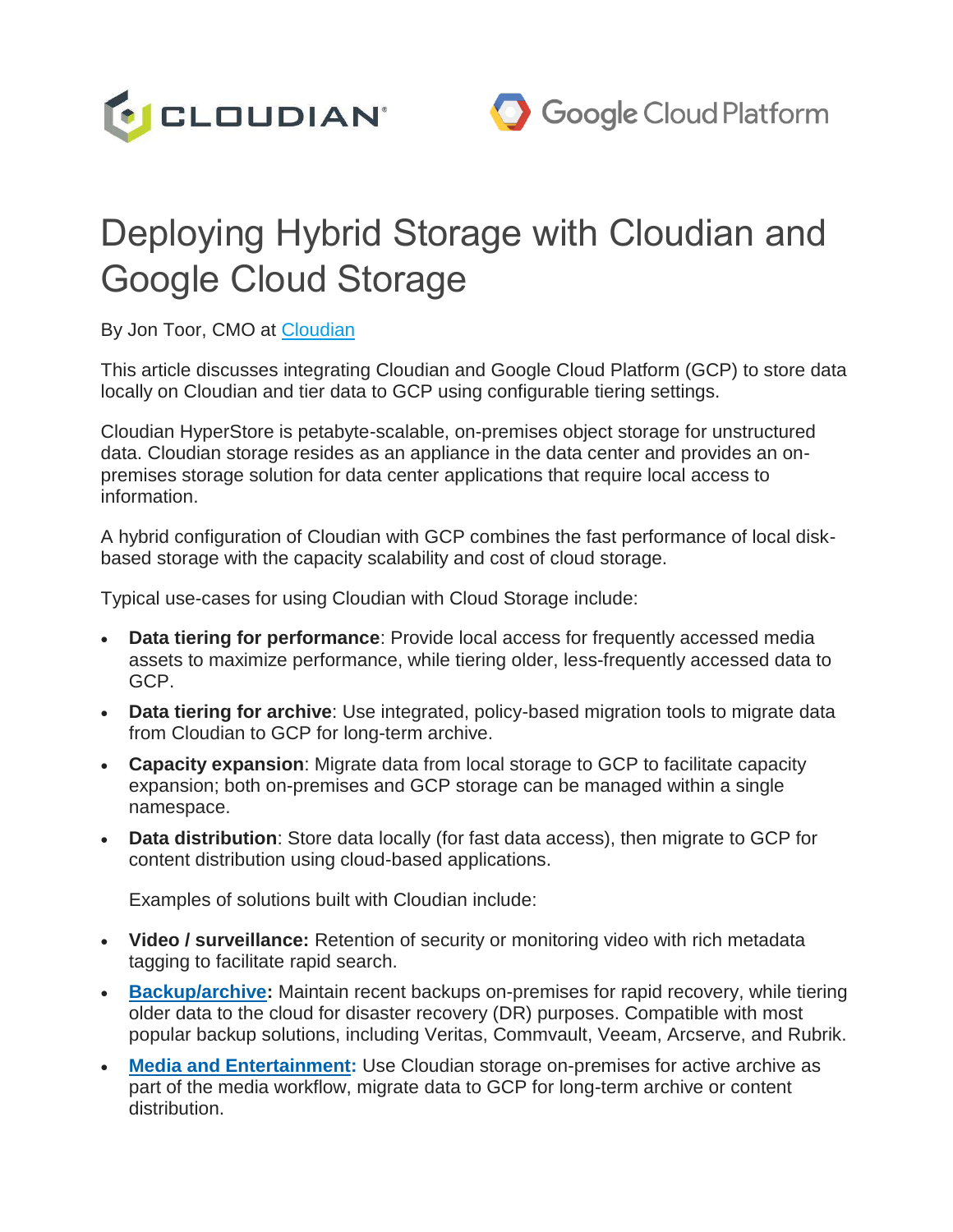

Cloudian provides on-premises storage, scalable from TBs to hundreds of PBs. Integrated tools enable policy-based data migration to GCP for backup, archive, or capacity expansion. When data is migrated, metadata is retained on premises for rapid search.

# Cloudian Hyperstore Features

Cloudian HyperStore incorporates a suite of tools including system management, monitoring, and reporting. Key features include:

- **Cloud Storage API**: Full API compliance for investment protection and application interoperability.
- **Multi-tenancy**: Accommodate multiple users with isolated storage domains.
- **QoS**: Manage SLAs with Cloudian's granular QoS capability.
- **Billing**: Manage chargebacks using configurable metrics.
- **Erasure coding**: Configurable data protection.
- **Compression**: Integrated data compression.
- **Encryption**: Integrated encryption helps ensure security for data at rest.
- **Works with objects and files**: Consolidates object storage and backup/archival file storage in one pool.
- **No single point of failure**: Fully distributed, peer-to-peer architecture
- **Scale on demand:** Scales from TBs to 100s of PBs and/or multiple data centers.
- **Deployment options**: Deploy as appliances or software on industry standard servers.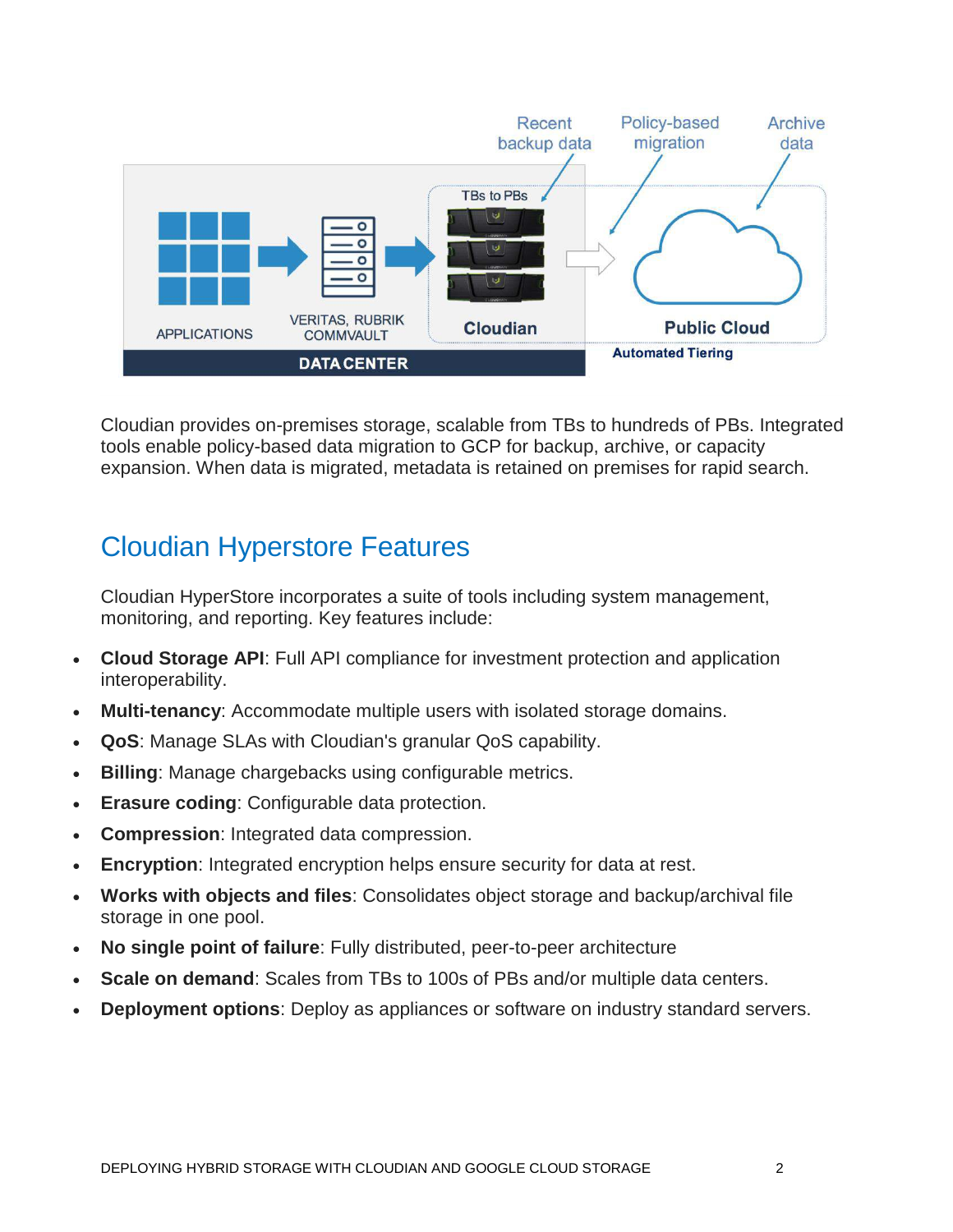### Distributed Data

Collaboration or remote backup are simplified with Cloudian's distributed data capabilities. Each HyperStore software implementation starts with three or more distributed nodes. Objects are then replicated or erasure-coded across the available nodes for data durability and availability.



**Western Region** 

**Eastern Region** 

Administrators can configure the number of replicas or define the erasure-code strategy required to meet SLA and cost objectives. In addition, administrators can add policies for data to be tiered to Cloud Storage. Reads and writes are always performed at the local data center with remote replication performed in the background to avoid latency of remote writes.

#### **Security**

HyperStore simplifies the data encryption process by providing transparent key management, using AES-256 server-side encryption for data stored at rest, and supporting SSL encryption for data in transit. And with Cloud Storage API-compatible object-level ACLs, system administrators can secure buckets and objects with either no access, readonly, or read-write permissions for everyone or for named users and groups.

#### Compression

HyperStore seamlessly uses data compression to reduce storage and network consumption significantly while accelerating data replication speeds and reducing network bandwidth requirements. With less data to store on disk and less data to move over the network, businesses can get more life out of their existing storage and network investments, further improving their ROI and lowering their TCO. HyperStore offers three different types of data compression technology: lz4, snappy, and zlib.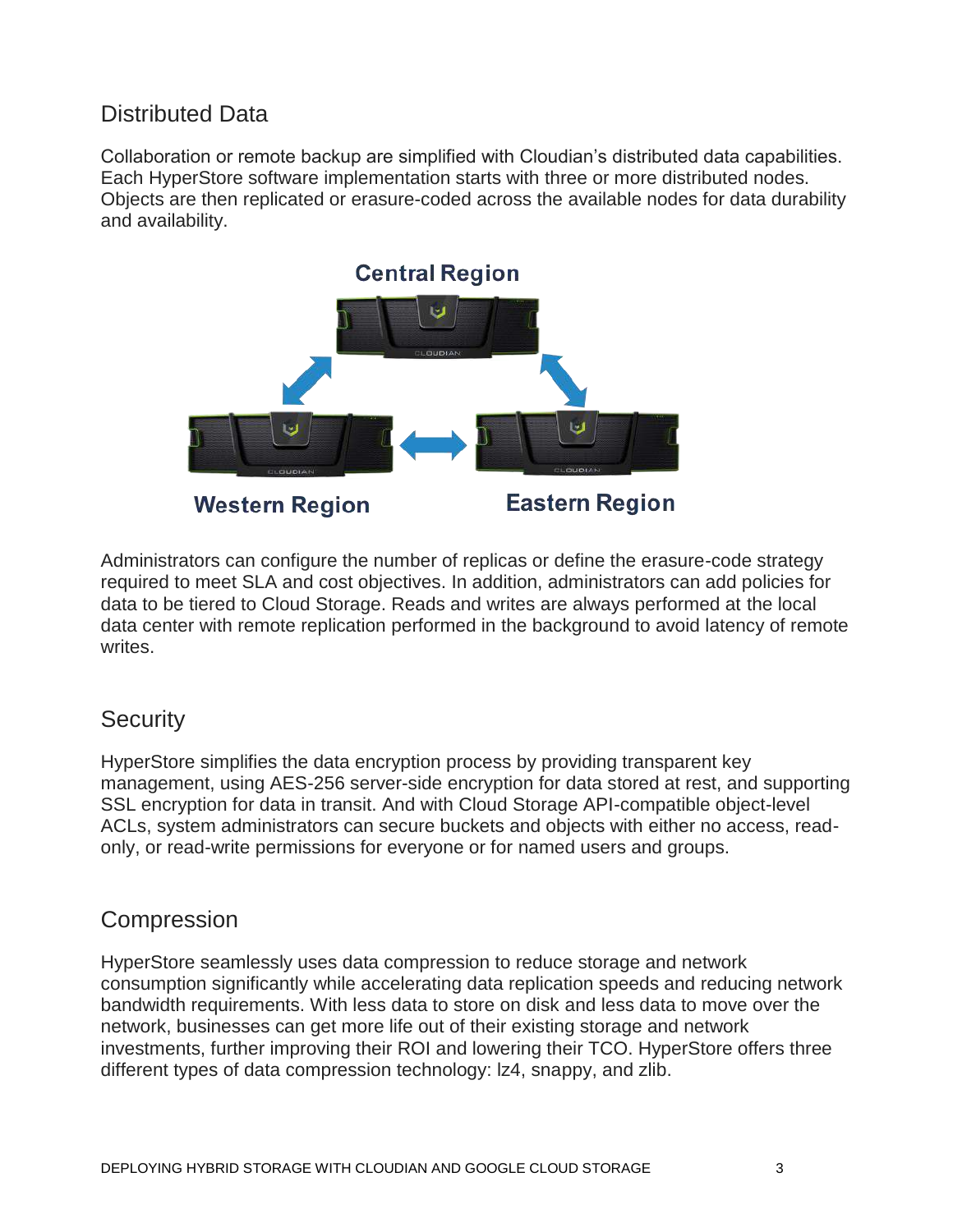#### Multi-tenancy

HyperStore supports multi-tenancy, where each account is logically segmented and data for accounts is only accessible by account users and the group administrator. Advanced identity and access management features allow system administrators to provision and manage groups and users in each account, to define specific classes of service for groups and users, and to configure billing and charge-back policies. Both administrators and users benefit from reporting options and account and data management capabilities.

#### File Access Support

Cloudian HyperStore Connect for Files allows enterprises to offer scalable file services on top of Cloudian HyperStore object storage using industry-standard protocols such as NFS, CIFS, and FTP. HyperStore's file system integration supports user access control with Active Directory and LDAP, version control for deleted files, and multi-threaded parallel data access.

# Use Cases

Cloudian customers are building a number of solutions using HyperStore, including the following.

### Backup and Archive

Cloudian object storage offers an alternative to conventional disk and tape. This provides significant TCO savings compared to other disk-based solutions, and with far greater speed and convenience than tape, HyperStore makes the ideal backup target for large capacity environments. For details, see the [Cloudian Backup Solution PDF.](http://cloudian.com/wp-content/uploads/2016/12/Cloudian-Backup-Solutions.pdf)



Compatible with backup solutions such as Veritas, Commvault, Veeam, Arcserve, and Rubrik, Cloudian HyperStore offers petabyte-scalable, on-premises storage that can be implemented as a "bolt on" solution, eliminating the need to overhaul the existing storage architecture. The ROI of Cloudian object storage as a backup target is discussed in this [report.](https://cloudian.com/tco-report-object-storage-delivers-better-backup/)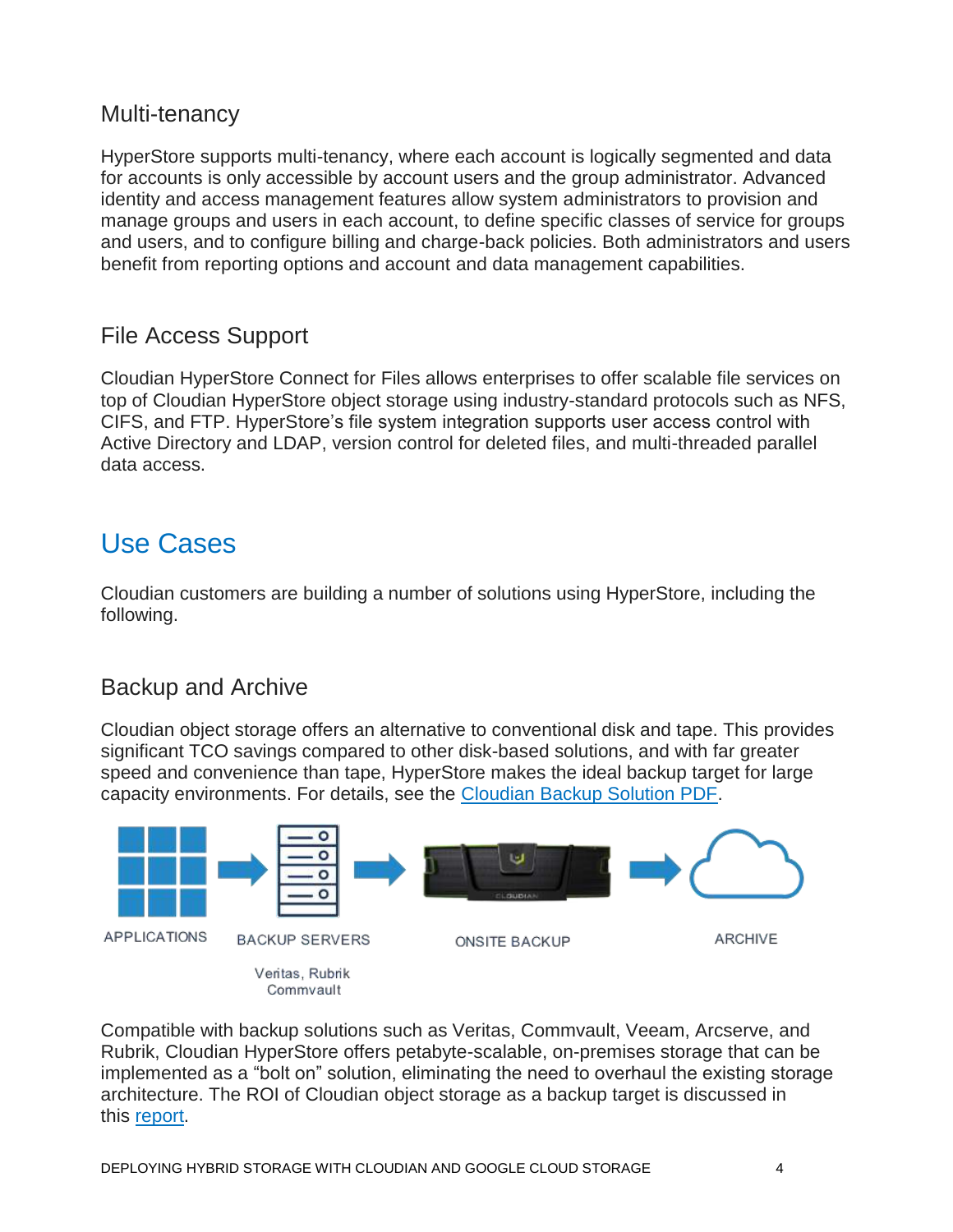Multiple backup options are available to meet specific data protection objectives. You can configure a hybrid cloud and tier a portion of data to Cloud Storage for archive or data protection. Or you can locate Cloudian nodes at different sites to automatically provide off site backup and recovery capabilities.

### Hybrid Cloud

The following illustration shows policy-based migration to GCP. When data is migrated, metadata is retained on premises for rapid search:



A hybrid cloud allows both both on-premises and cloud-based storage pools to be managed as one. With automated tiering, information stored to Cloudian can be selectively migrated to GCP based on data policies such as file type, frequency of access, file size, or specific metadata parameters. Both the on-premises and cloud storage can be managed as a single, limitlessly scalable storage pool.

To enhance data accessibility, Cloudian maintains a copy of all metadata on-premises, allowing the search all data in an instant. Retrieve only the information required.

## Big Data Analytics

Hadoop analytics can be run directly on HyperStore software and appliances. This in-place analytics capability lets you derive meaningful business intelligence from data. Automated tiering allows data to be migrated to GCP for backup, archive, or capacity expansion.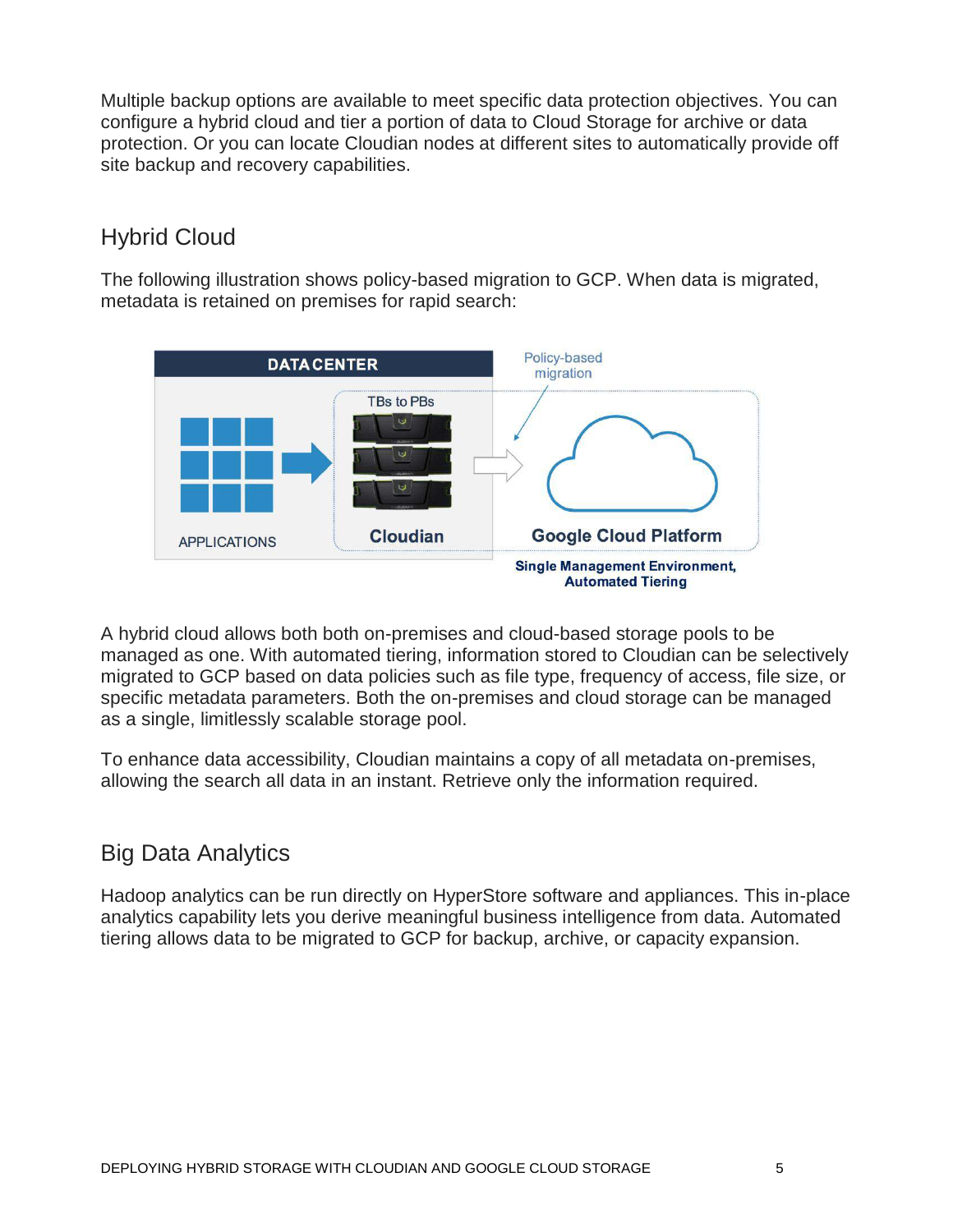

Cloudian HyperStore can emulate HDFS storage for Hadoop and Spark workloads, which allows compute and storage to scale independently in large environments. With Cloudian, you can efficiently store blocks of any size from 4 KB to multiple TB, and you can reduce storage footprint with integrated erasure coding and compression.

Features such as encryption protect data at rest, while TLS can help secure data in flight. For details, see this [reference architecture PDF.](https://cloudian.com/wp-content/uploads/2015/09/analytics-hadoop-cloudian-solution-reference-architecture-final.pdf)

#### Storage-as-a-Service

Enterprises can offer storage as a service by combining on-site storage with GCP services for effectively limitless storage capacity and a superior cost structure. Integrated data tiering allows selective data migration to GCP for backup, archiving, or capacity expansion.



Cloudian employs a shared-nothing, peer-to-peer architecture, so adding capacity is nondisruptive. Performance scales linearly with added nodes and failure domains are limited to a single node. Choose from data protection options and configure specific users accounts for the data durability they choose including the ability to lose a node or even an entire site without data loss or service disruption.

Multi-tenancy is built-in and enforced with robust QoS tools. Self-service provisioning is made simple through an end-user GUI, while policy generation and billing are automated based on administrator settings.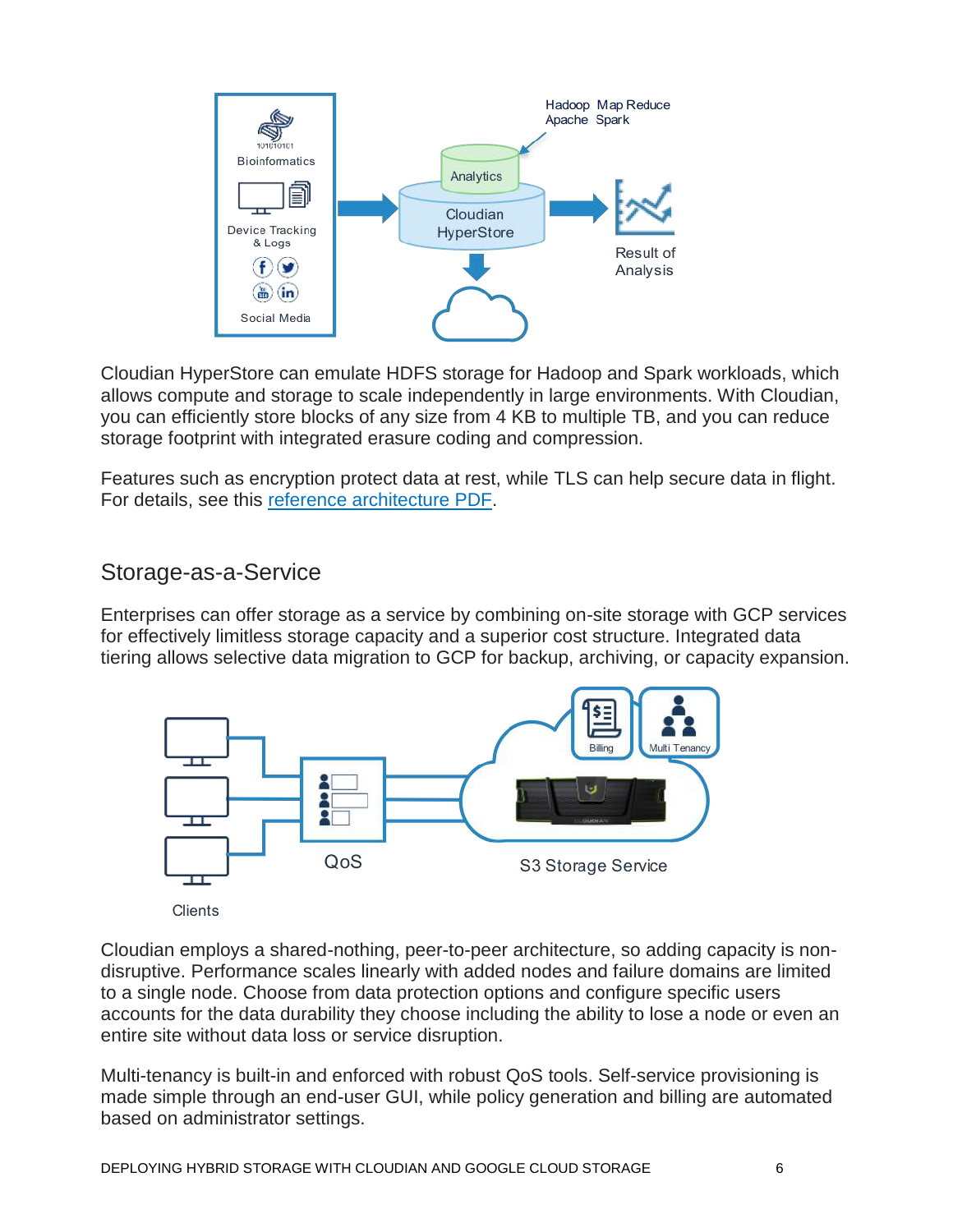# Deploying Cloudian Hyperstore

Cloudian is deployed on premises in your data center in one of two configurations:

- **Deploy as an appliance**: Cloudian is available as a fully-configured hardware/software appliance. Available in a range of capacities beginning at 24 TB, each appliance acts as a single node, with a typical starting configuration of three nodes. Additional nodes can be added to the cluster to grow both capacity and storage bandwidth. Performance scales linearly with added nodes.
- **Deploy as software on your own servers**: Cloudian is also available as software that runs on your own servers and storage. The software can be deployed on an X86 server or on a VM. Standard hard drives provide the storage capacity.

Data is stored to the Cloudian object storage environment through any application that can store data to GCP. Examples include applications from Adobe, Computer Associates, Commvault, Citrix, HortonWorks, IBM, Veritas, Red Hat, and others.

Cloudian can also be used as a repository for file-based data. Standard SMB, NFS, and FTP file types can be stored using available software or hardware solutions.

### Data Tiering to GCP

In a hybrid cloud configuration, Cloudian provides an onsite data repository with policybased data migration to GCP. The combined on-premises-plus-cloud environment employs a single namespace, effectively delivering a unified management environment. Migration is policy-driven, based on rules such as data age, frequency of use, file size, and file type. When data is migrated to the cloud, a copy of the metadata is retained onpremises, enabling rapid search of all data, both on-premises and in the cloud.

For any data storage system, granularity of control and management is extremely important, because different data sets have varying management requirements. It is often necessary to apply different Service Level Agreements (SLAs) as appropriate to the value of the data to an organisation.

Cloudian HyperStore manages data tiering through lifecycle policies, as shown in this screenshot: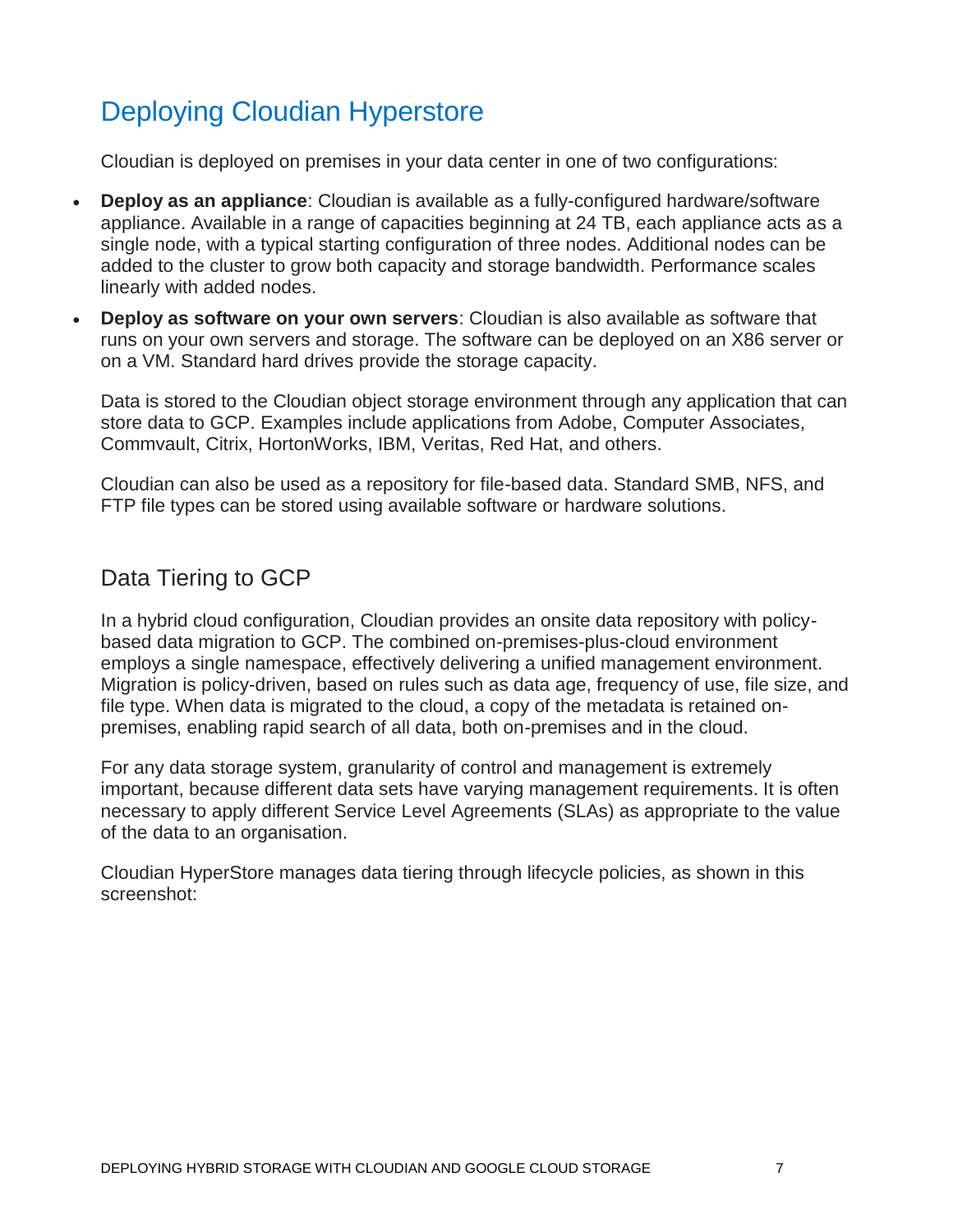| OBJECTS<br><b>BUCKETS</b>                      |                                                                                                    |                |                                                                                                                                             |                        |                     |                          |
|------------------------------------------------|----------------------------------------------------------------------------------------------------|----------------|---------------------------------------------------------------------------------------------------------------------------------------------|------------------------|---------------------|--------------------------|
|                                                |                                                                                                    |                |                                                                                                                                             |                        |                     | + ADD NEW BUCKET         |
| NAME                                           | REGION                                                                                             |                | <b>POLICY</b>                                                                                                                               |                        |                     |                          |
| neiltest                                       | demoreg1                                                                                           |                | RF3                                                                                                                                         |                        | <b>排 Properties</b> | <b>D</b> Delete          |
| <b>BUCKET PERMISSIONS</b>                      | <b>BUCKET CANNED ACL</b>                                                                           | STORAGE POLICY | LIFECYCLE POLICY                                                                                                                            | STATIC WEBSITE HOSTING |                     | CROSS REGION REPLICATION |
| OBJECT PREFIX                                  | $\omega$<br>ENABLE TIERING EXPIRE OBJECTS                                                          |                |                                                                                                                                             |                        |                     |                          |
| <b>OBJECT TIERING</b>                          |                                                                                                    |                |                                                                                                                                             |                        |                     |                          |
| <b>DESTINATION</b>                             | SCHEDULE<br>Ü<br>Days after creation date<br>$\circ$<br>Jan-23-2017 03:35 AM<br>úù.<br>After Date: |                | <b>GET REQUEST HANDLING</b><br><b>S3 TIERING CREDENTIAL</b><br>Use Default S3 Credential<br>(a) Stream<br>Redirect<br>o.<br>Require Restore |                        |                     |                          |
| RULE                                           |                                                                                                    |                |                                                                                                                                             |                        |                     |                          |
| Dise Creation Date/Time . Use Last Access Time |                                                                                                    |                |                                                                                                                                             |                        |                     |                          |
|                                                |                                                                                                    |                |                                                                                                                                             |                        | CANCEL              | <b>SAVE</b>              |

Bucket Lifecycle policies specify rules and destinations for tiering.

Auto-tiering is configurable on a per-bucket basis, with each bucket allowed different lifecycle policies based upon:

- Which data objects the lifecycle rules apply to, for example:
- All objects in the bucket
- Objects for which the name starts with a specific prefix (such as prefix "Meetings/2015/")
- The tiering schedule, which can be specified using one of three methods:
- Move objects X number of days after they're created
- Move objects if they go X number of days without being accessed
- Move objects on a fixed date — such as December 31, 2016

When a data object becomes a candidate for tiering, a small stub object is retained on the Cloudian cluster acting as a pointer to the actual data object, so the data object still appears that it's stored in the local cluster. To the end user there is no change to the action of accessing data, but the object does display a special icon denoting the fact that the data object has been moved.

For auto-tiering to GCP, a GCP account is required along with associated GCP accountaccess credentials. After they've been auto-tiered to GCP, the objects can be accessed either directly through GCP (using the applicable GCP credentials) or through the local Cloudian system.